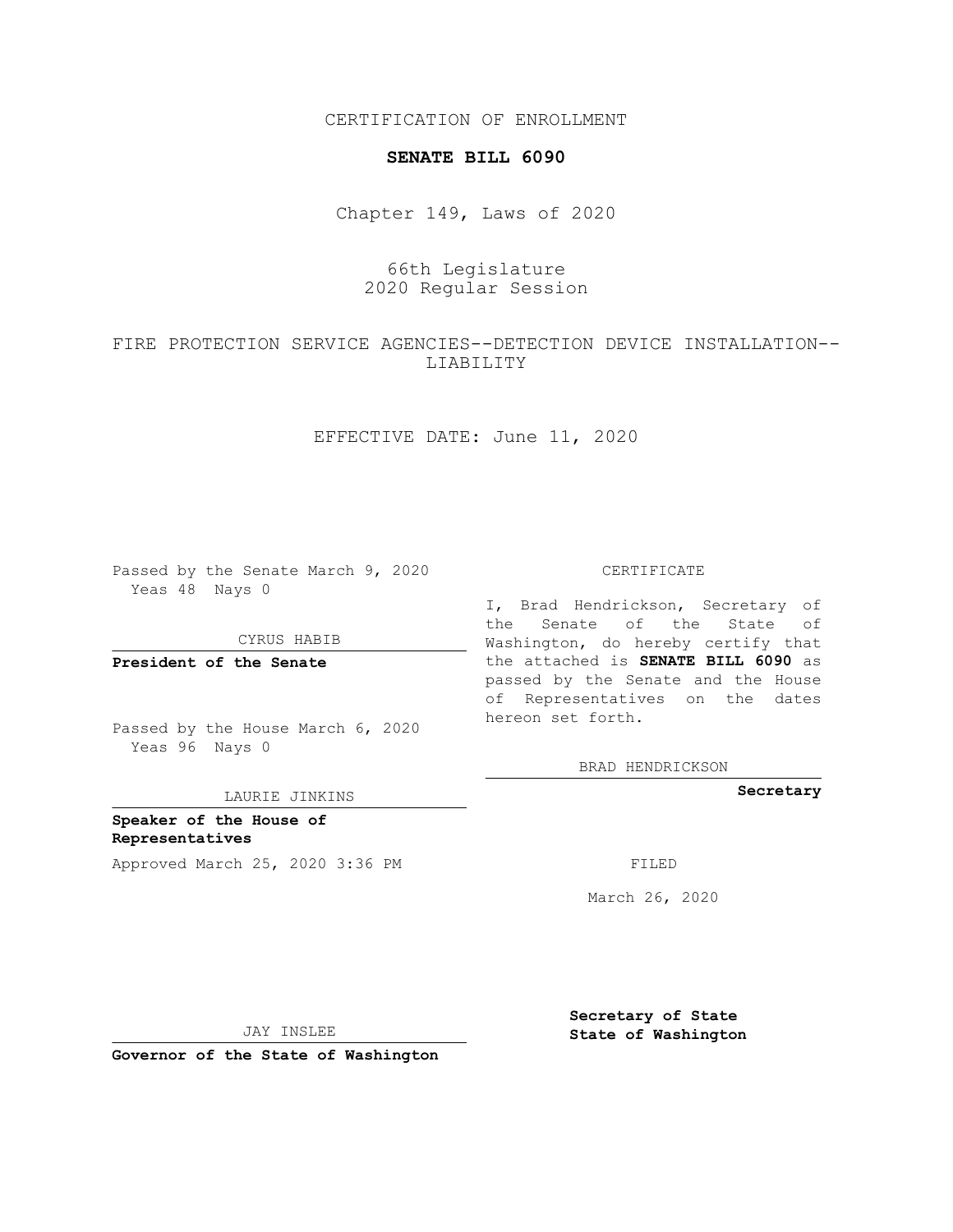### **SENATE BILL 6090**

AS AMENDED BY THE HOUSE

Passed Legislature - 2020 Regular Session

## **State of Washington 66th Legislature 2020 Regular Session**

**By** Senators Warnick, Honeyford, and Liias

Prefiled 12/18/19. Read first time 01/13/20. Referred to Committee on Local Government.

1 AN ACT Relating to limiting fire protection service agency 2 liability for the installation of detection devices; and adding a new 3 section to chapter 4.24 RCW.

4 BE IT ENACTED BY THE LEGISLATURE OF THE STATE OF WASHINGTON:

5 NEW SECTION. **Sec. 1.** A new section is added to chapter 4.24 RCW to read as follows:6

 (1) Any fire protection service agency, as defined in RCW 52.12.160, as well as the firefighters therein, whether volunteer or paid, that delivers to, or installs at, residential premises a device or batteries for such a device is not liable for civil damages resulting from any act or omission in the delivery or installation of a device or batteries for such a device, provided:

13 (a) Such installation was done in conformance with the 14 manufacturer's instructions;

15 (b) Such installation or delivery was in the fire protection 16 service agency's official capacity; and

17 (c) The act or omission did not constitute gross negligence or 18 willful or wanton misconduct.

19 (2) Any device delivered or installed pursuant to subsection (1) 20 of this section must be new and meet all applicable current safety 21 and manufacturing standards.